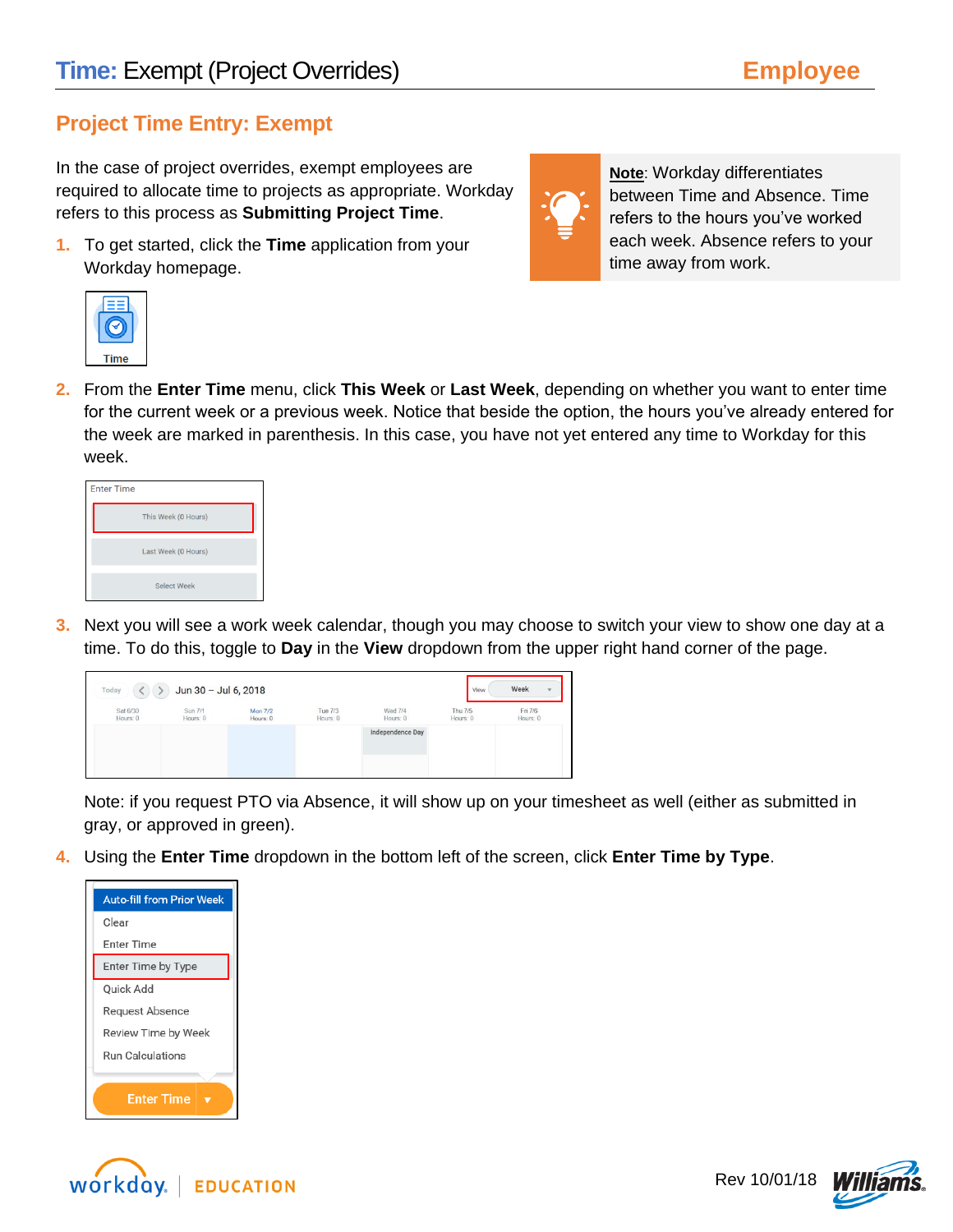**5.** Using the add button in the upper left hand corner, you can add various time types.



**6.** Enter your **Time Types** by selecting from the dropdown menu.

| ᆠ                               | <b>Time Type</b>         | Most Recently Used |  |
|---------------------------------|--------------------------|--------------------|--|
|                                 |                          | Projects           |  |
|                                 |                          | Project Plan Tasks |  |
| $\hspace{0.1mm}-\hspace{0.1mm}$ | $\overline{\phantom{a}}$ | Time Entry Codes   |  |

- **7.** Use the **Enter Time** pop-up to select your **Time Type**. From the **Time Type** dropdown, begin typing the project code, using the project number or a few identifying characteristics.
- **8.** All of the project codes are divided into either:
	- Expense Projects, indicated with (EXP), or
	- Capital projects, indicated by (CAP)

Generally, anyone can charge time to any project unless a restriction has been placed on a project that only allows employees in select cost centers to charge to it. If you are unable to find a project, it likely has this cost center restriction. Contact [WilliamsWay2Answers](file://///Mercer.com/us_eworking/CAR/COMM/EAST/CLIENT/U-Z/WILCOS/2018/Workday/QRGs/Training/Employee/Employee%20-%20Exempt%20Non%20Project%20Time%20Entry.docx) for help if you encounter this.



**Note**: As there is an extensive list of project options, it's easiest to search by typing a few of the identifying characteristics. You can search by any aspect of the project description (e.g. *Atlantic Sunrise or Direct Assignment*) or the project number. For capital projects the project list will include a project task number and description. You should select the appropriate project/task combination (e.g. *(CAP) 1192668 - 1Line Atlantic Sunrise Expansion > Task > 01.104 - Project Svc.*)

**9.** When charging time to expense projects, you may be required to select additional worktags. As no worktags are required for capital projects, no additional inputs are necessary before saving your entry of a capital project.

| <b>Worktags</b> |  |
|-----------------|--|
| search          |  |
| Operating Unit  |  |
| Activity        |  |



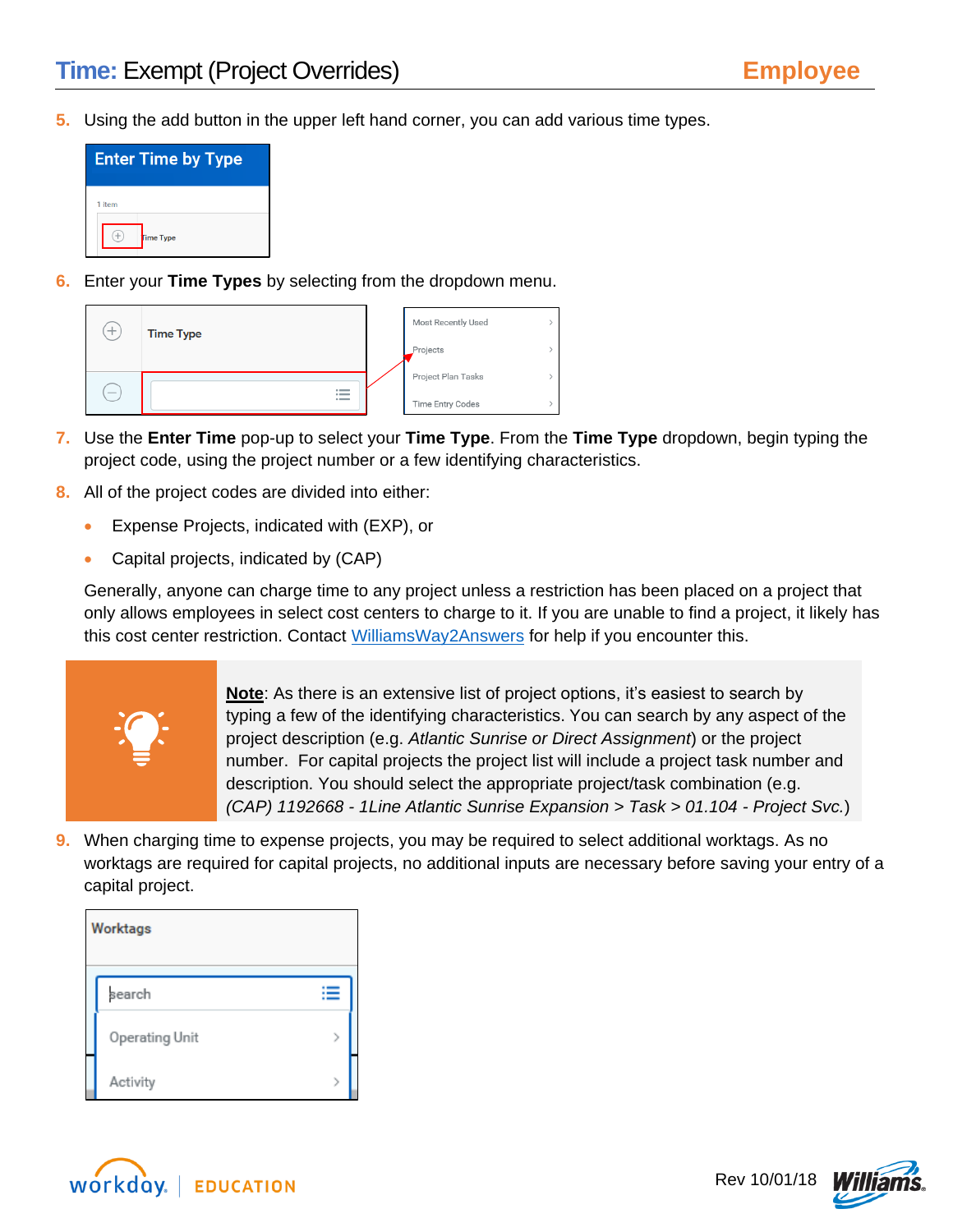When selecting worktags for an Expense Project, you should follow the following guidelines:

## **Operating Unit (OPU):**

• If you need to override your default OPU, search for the appropriate OPU by name or description.

| <b>Worktags</b>                                                                                   |  |
|---------------------------------------------------------------------------------------------------|--|
| 200150PL                                                                                          |  |
| 2 Results                                                                                         |  |
| Operating Unit: 200150PL<br>DISTRICT 150 PIPELINE                                                 |  |
| Operating Unit: 00044188<br><b>WILLIAMS OLEFINS</b><br>PIPELINE HOLDCO LLC<br>('PIPELINE HOLDCO") |  |

 Employees in G&A cost centers typically will not need to override their OPU. If you attempt to do so, you will likely get an error message that the selected OPU is not valid with your cost center upon trying to save the entry.

## **Activity (O&M employees** *only***):**

 Employees in O&M cost centers may be required to select an Activity in the case of regulated Expense Projects (Transco, NWP, Gulfstream, Cardinal, Pine Needle, Black Marlin, and Discovery Gas Transmission). The activity selected drives which FERC account is tagged to the transaction.

| <b>Worktags</b>                                               |   |  |
|---------------------------------------------------------------|---|--|
| X Activity: MAINTAINING<br>TRANSMISSION LINES                 | ≔ |  |
| search                                                        |   |  |
| $\leftarrow$ Activity                                         |   |  |
| Activity: MAINTAINING<br><b>GATHERING LINES</b>               |   |  |
| Activity: MAINTAINING<br>GATHERING M&R EOUIPMENT              |   |  |
| Activity: MAINTAINING<br><b>GATHERING M&amp;R STRUCTURES</b>  |   |  |
| Activity: MAINTAINING LNG<br>COMPRESSOR EQUIP                 |   |  |
| Activity: MAINTAINING LNG<br><b>FACILITIES SUPV &amp; FNG</b> |   |  |



**Note**: You do not have the option to override the Company or Cost Center in Workday.

- Employees in G&A cost centers will not have the option to select an Activity.
- For further guidance on work task alignment to Activities, click [here.](http://my.williams.com/depts/enterprise/ent_accounting/Pages/Account-Coding.aspx)
- **11.** It's particularly helpful to use the **Most Recently Used** option or autofill from a prior week. That way, you won't have to search for each code and associated worktags every time.

| <b>Most Recently Used</b> |  |
|---------------------------|--|
| Projects                  |  |



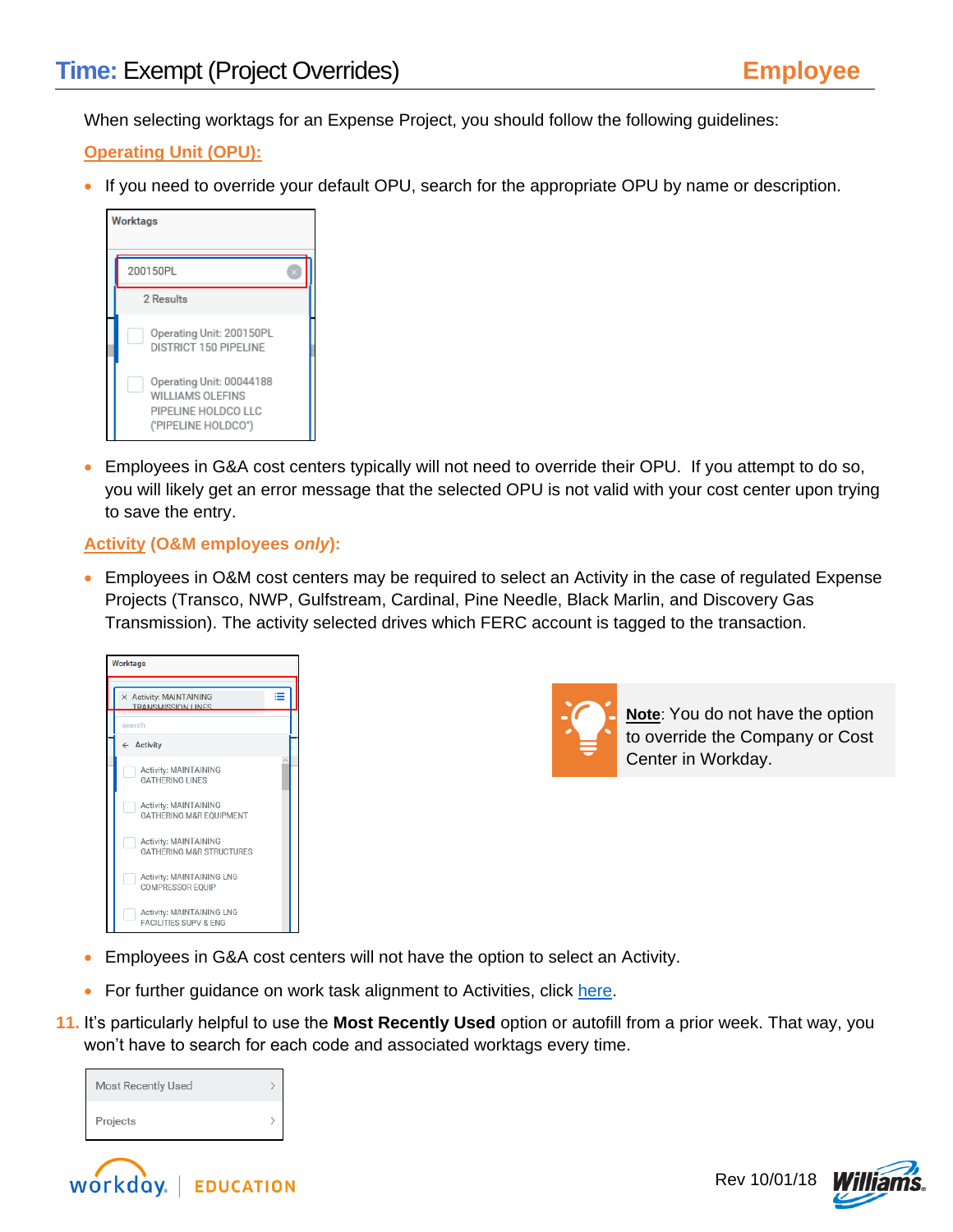**12.** Enter the **hours worked** per project on each day.

| Sat, 6/30 |   | Sun, 7/1 |   | Mon, 7/2 |   | Tue, 7/3 |   | Wed, 7/4 |   |
|-----------|---|----------|---|----------|---|----------|---|----------|---|
|           | 0 |          | 0 |          | U |          | 8 |          | 8 |

**13.** Click **OK** to save your entries. Note that *saved* time differs from *submitted* time—you will see a "Not Submitted" note next to entries that have not yet been submitted. Once submitted, they will display with a green checkmark.



**14.** Notice that as you enter time, the upper right corner continues to adjust with the time types in total. This will help you track entered and submitted time.



**15.**Next time you enter time, you can enter time by clicking on the **Enter Time** dropdown in the bottom left of the screen. Click **Auto-fill from Prior Week** or **Quick Add**. Using this method, you'll be able to enter time for multiple days at once in a more simplified view.





**Note**: You can **Edit** or **Delete** saved entries by clicking on the time blocks from the main calendar view, even after it has been approved. A pop up will appear in which you can make modifications if necessary. To modify any time away from work/time off use the absence application which will update your timesheet. If the entry has already been approved, you will need to re-submit it for approval.

**16.**To use the **Auto-fill from Prior Week** method, use the **Select Week** dropdown to select which week you would like to use to auto-fill your calendar.



**17.**Check whether you would like to **Also copy details and comments**. You must check this box in order to carry forward any project overrides; otherwise, you will have to re-enter them separately.